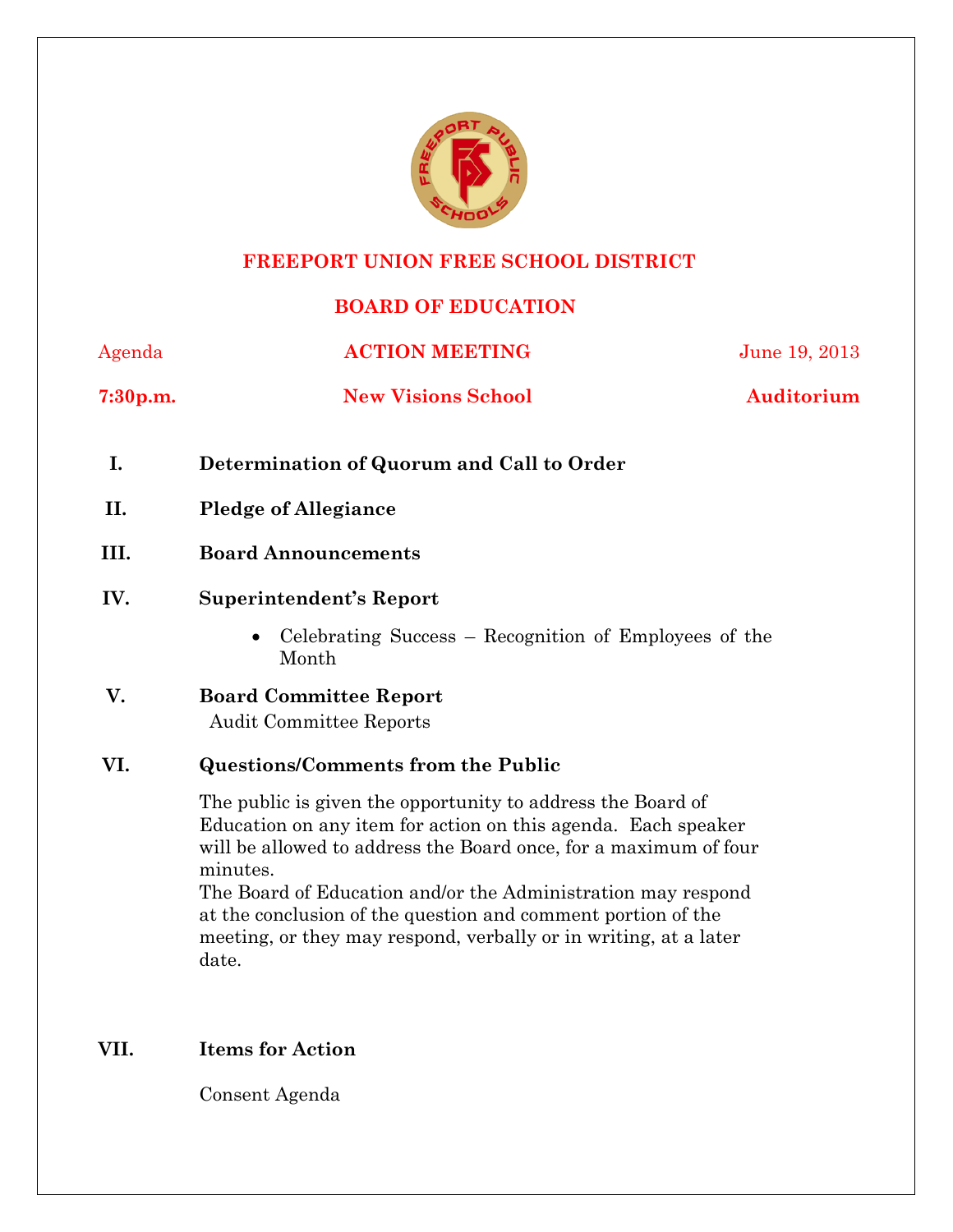#### **Consent Agenda Items:**

**BE IT RESOLVED that the Board of Education of the Freeport Union Free School District hereby approves the following items; A; B 1, 2; C 1.** 

# **Consent Approve**

 *Acceptance of the Minutes*  $\mathbf{A}$ 

 **AA. Consent - Approve** 

|       | A.             | Acceptance of the Minutes of the Board of Education                                                                                                                                                                                                                                                                      |                                                                                                                                                     |
|-------|----------------|--------------------------------------------------------------------------------------------------------------------------------------------------------------------------------------------------------------------------------------------------------------------------------------------------------------------------|-----------------------------------------------------------------------------------------------------------------------------------------------------|
|       | <b>B.</b>      | <b>Personnel Actions</b><br>1. Leave of Absence<br>2. Appointment of Supervisory Staff                                                                                                                                                                                                                                   | TAB <sub>2</sub><br>TAB <sub>3</sub>                                                                                                                |
|       | $\mathbf{C}$ . | <b>Education</b><br>1. Acceptance of the Minutes from the Committees on<br>Special Education and Preschool Education                                                                                                                                                                                                     | TAB <sub>4</sub>                                                                                                                                    |
| VIII. |                | <b>Other Items for Action</b>                                                                                                                                                                                                                                                                                            |                                                                                                                                                     |
|       | A.             | Finance<br>1. Acceptance of Donations<br>2. Budget Transfer<br>Disposal of Computer Equipment<br>3.<br>4. Acceptance of a Scholarship<br>5. Acceptance of the Internal Audit Report<br><b>Transfer to Reserves</b><br>6<br>7. Acceptance of Consent & Assignment Agreement<br>8. Approval of a BOCES Equipment Agreement | TAB <sub>5</sub><br>TAB <sub>6</sub><br>TAB <sub>7</sub><br>TAB <sub>8</sub><br>TAB <sub>9</sub><br><b>TAB 10</b><br><b>TAB 11</b><br><b>TAB 12</b> |
|       | <b>B.</b>      | <b>Education</b><br>1. Nomination to NYSSBA Area 11 Director                                                                                                                                                                                                                                                             | <b>TAB 13</b>                                                                                                                                       |
|       |                | 2. Acceptance of the First Reading of the Revised Code of<br>Conduct                                                                                                                                                                                                                                                     | <b>TAB 14</b>                                                                                                                                       |
| VIII. | A.             | Personnel                                                                                                                                                                                                                                                                                                                |                                                                                                                                                     |
|       |                | 1. Retirement of Staff<br>2. Granting of Tenure                                                                                                                                                                                                                                                                          | <b>TAB 15</b><br><b>TAB 16</b>                                                                                                                      |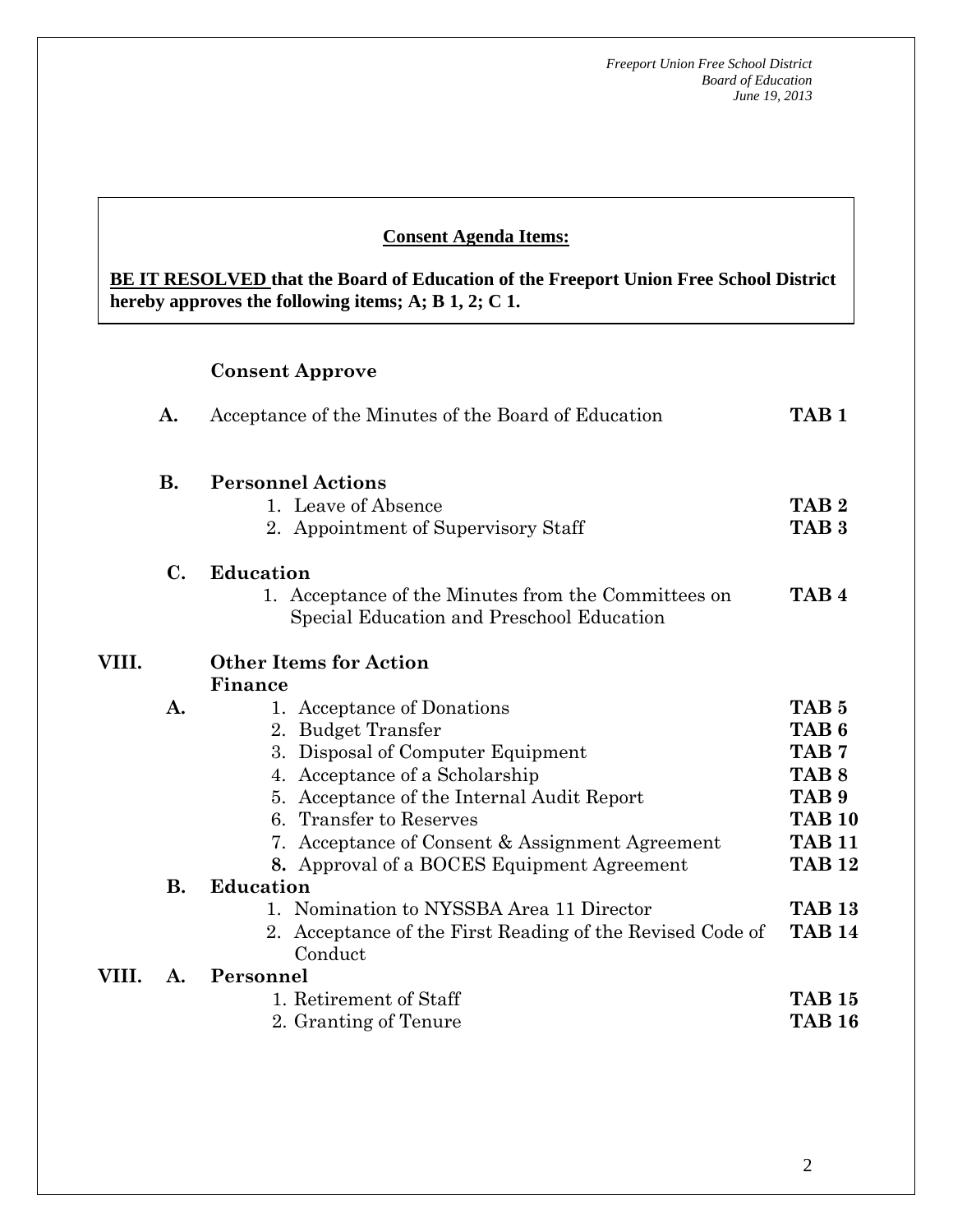**TAB 17**

# **IX. A. Other Reports to the Board**

1. High School Funds Report

#### **X. Questions/Comments from the Public on Other Topics**

At this time, the public is given the opportunity to address the Board of Education on any topic. Each speaker will be allowed to address the Board once, for a maximum of **four** minutes.

The Board of Education and/or the Administration may respond at the conclusion of the question and comment portion of the meeting, or they may respond, in writing, at a later date.

- **XI. Board Comments**
- **XII. Superintendent Comments**
- **XIII. Adjournment**

# **XIV. Next Meeting**

The next meeting of the Board of Education will be held on July 2, 2013 at Caroline G. Atkinson School.

All meetings begin at 7:30 p.m. unless otherwise noted.

Register to vote: Monday through Friday between 8:30 a.m. and 3:30 p.m. at the Administration Building, 235 N. Ocean Avenue.

**Visit our website at www.freeportschools.org**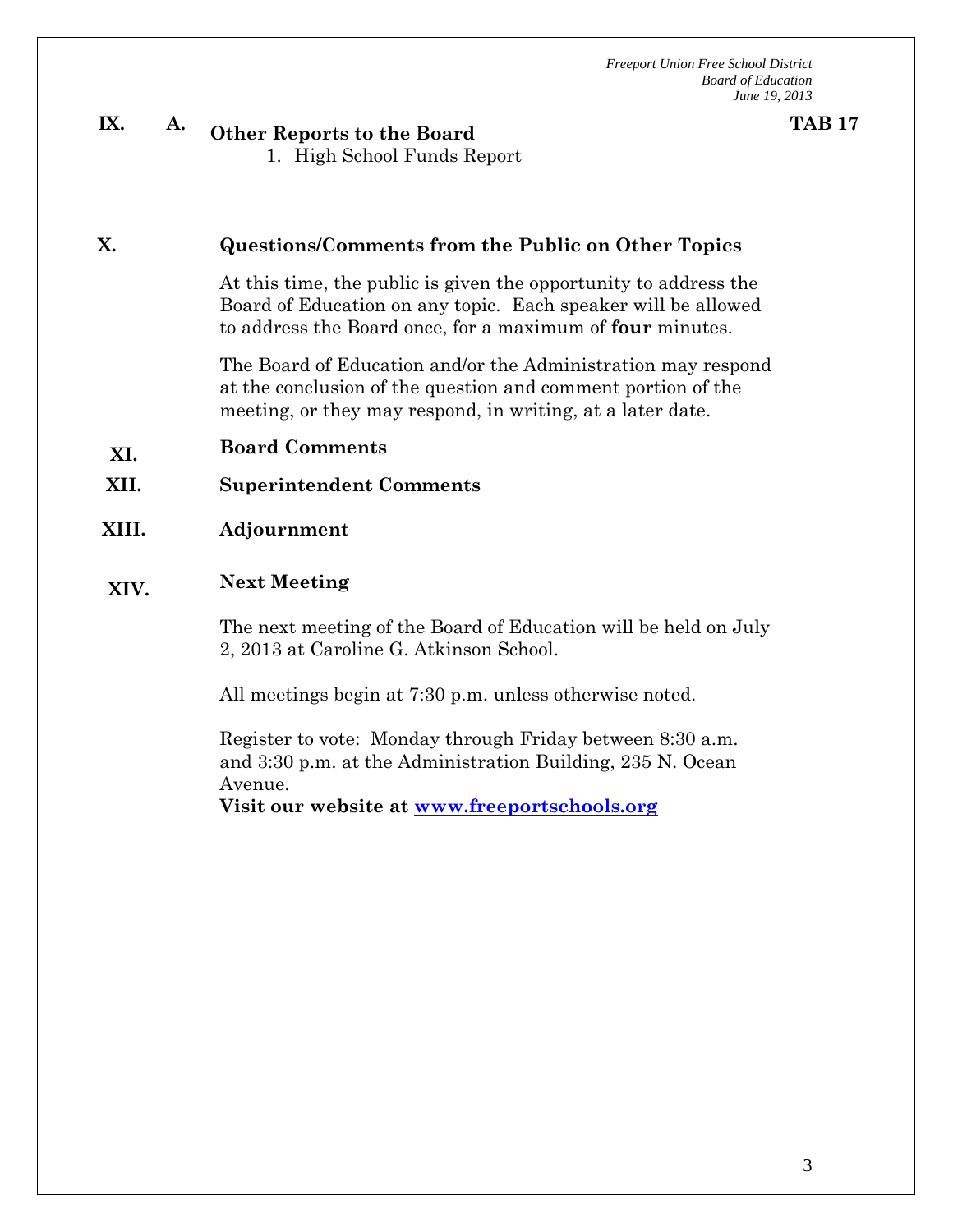# **Consent Agenda Items:**

**BE IT RESOLVED,** that the Board of Education of the Freeport Union Free School District hereby approves the following items; A; B 1, 2; C 1.

# **BACK UP MATERIAL FOR CONSENT AGENDA ACTION ITEMS**

# **IN TABS 1- 4**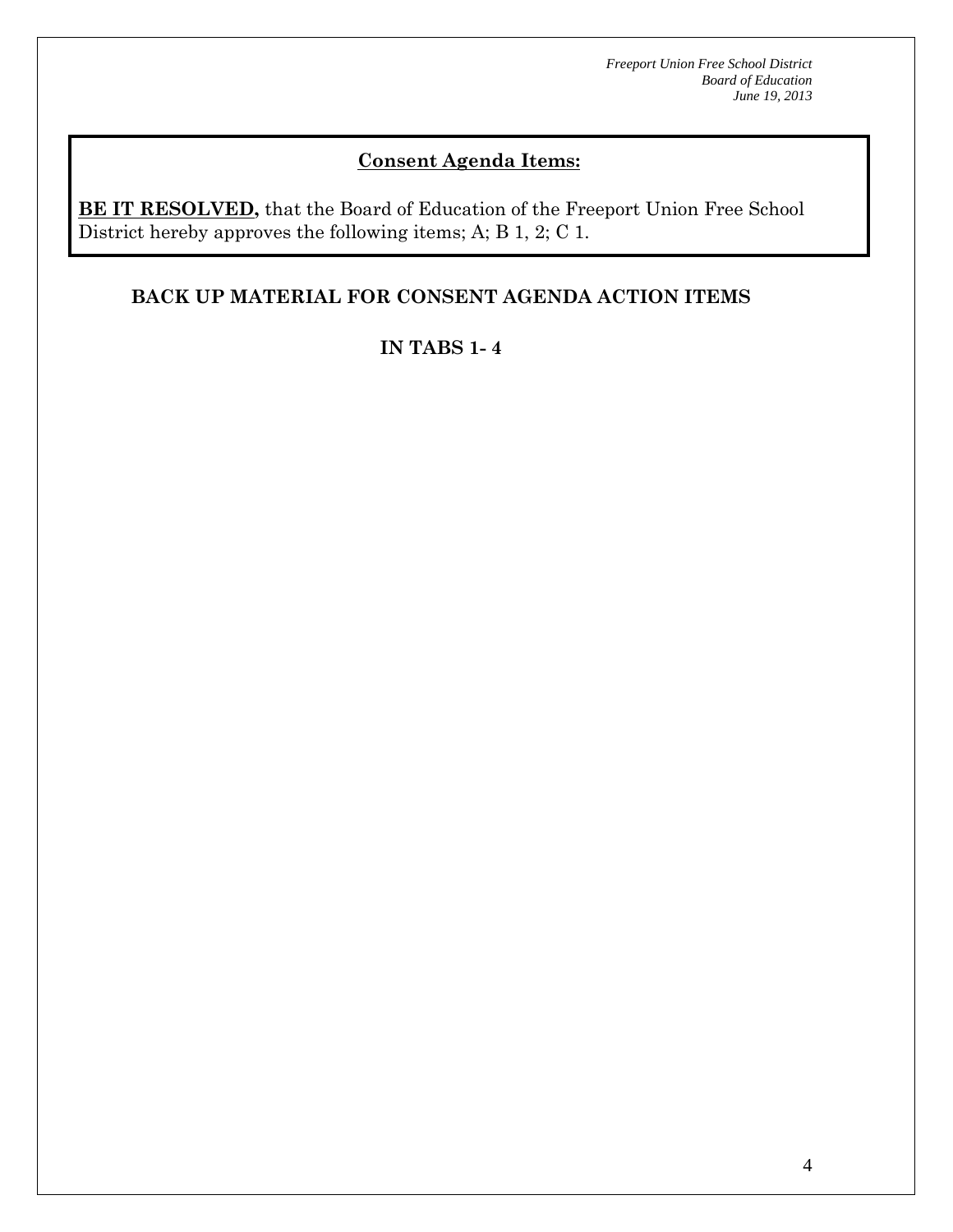# **Acceptance of the Minutes**

**BE IT RESOLVED** that the Board of Education of the Freeport Union Free School District hereby accepts the minutes of the following meetings as written:

May 29, 2013, June 5, 2013.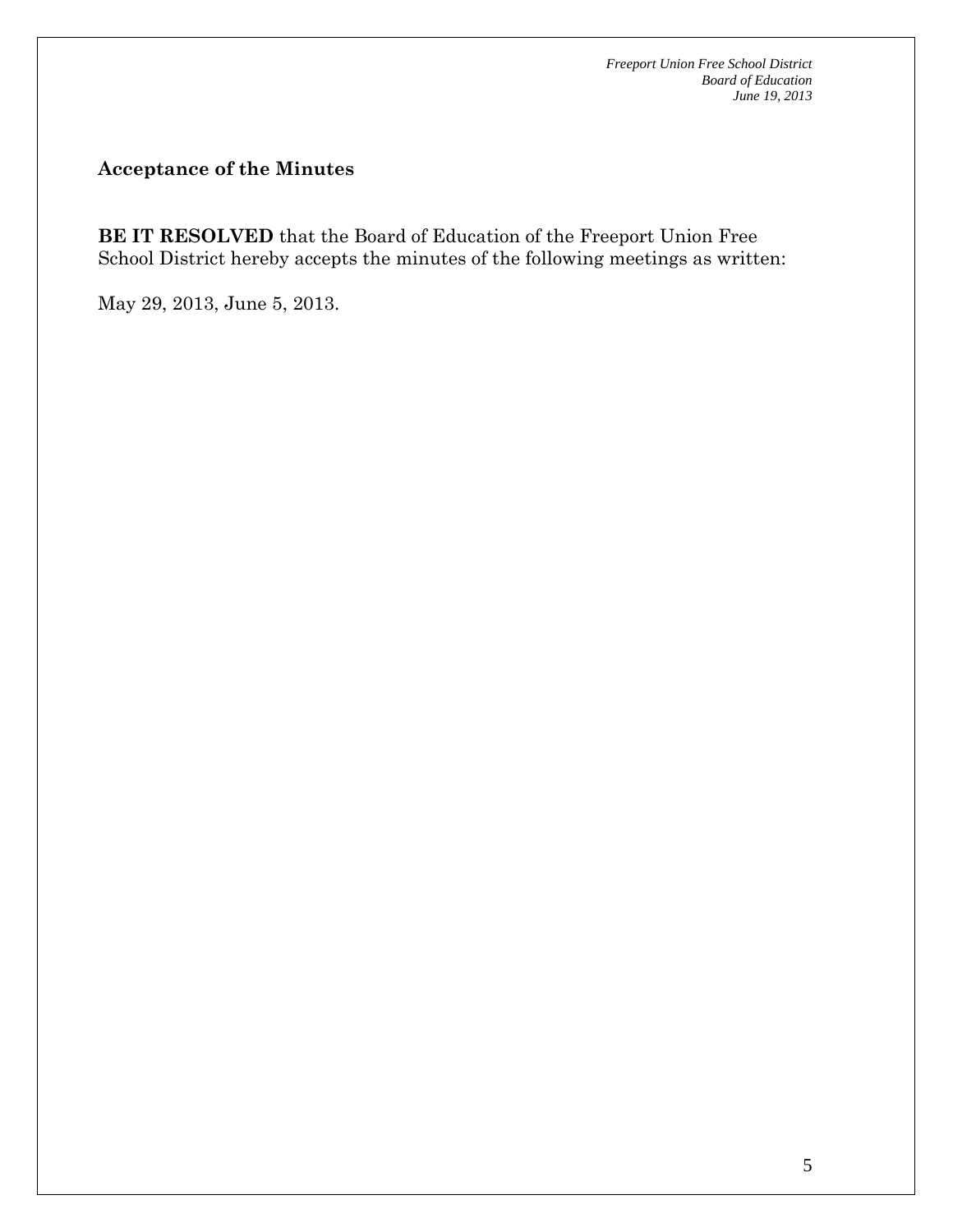### **Personnel**

### **Leave of Absence**

**BE IT RESOLVED**, that the Board of Education of the Freeport Union Free School District hereby grants a request for leave of absence as listed below:

- 1. **LuAnn Mayer**, full-time Teaching Assistant, effective May 15, 2013 through May 23, 2013, for health reasons.
- 2. **Jeffrey Glass,** Social Studies Teacher, effective September 1, 2013 through June 30, 2014, for personal reasons.
- 3. **Robert Dancy,** Cleaner, effective May 13, 2013 through June 2, 2013, for health reasons.
- 4. **Pedro Burgess**, Cleaner, effective April 8, 2013 extended through July 12, 2013, for health reasons.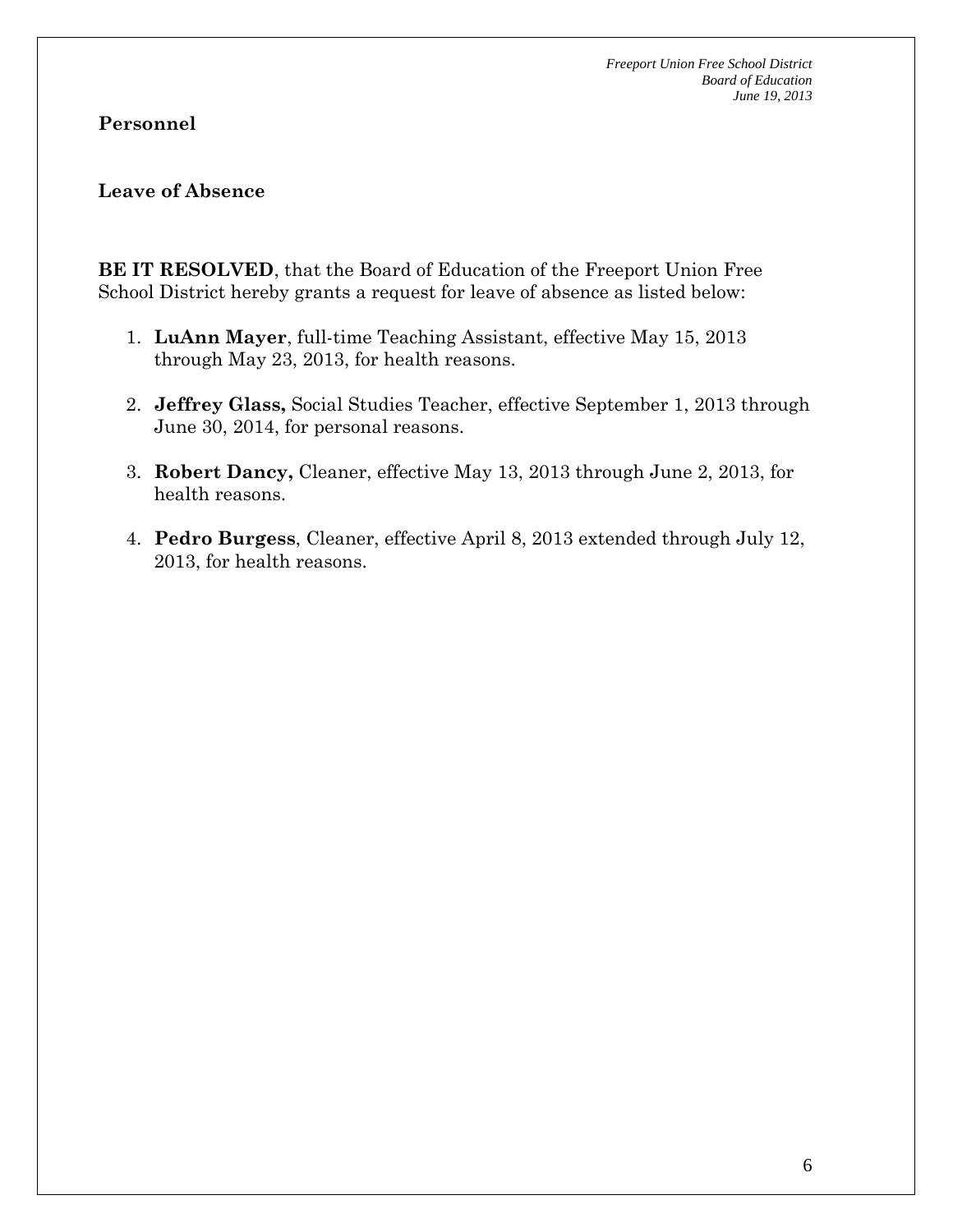# **Personnel**

# **Appointment of Supervisory Staff**

**BE IT RESOLVED,** that the Board of Education of the Freeport Union Free School District, upon the recommendation of the Superintendent, hereby appoints the following individuals as Supervisors:

| <b>NAME</b>                 | <b>ASSIGNMENT</b>                                       | <b>SCHOOL</b>      | <b>STIPEND</b> |
|-----------------------------|---------------------------------------------------------|--------------------|----------------|
| Sarah Molese                | <b>Lead Nurse</b>                                       | Districtwide       | \$3,338        |
| Catherine Rode              | Art Facilitator                                         | Districtwide       | \$3,338        |
| Talonda Thomas              | Music Facilitator                                       | Districtwide       | \$3,338        |
| Donna Rusinek               | Science Facilitator                                     | Archer             | \$3,338        |
| Merily Masin                | English Lang. Arts Lead<br>Teacher                      | Archer             | \$3,338        |
| Linda Marino                | <b>Mathematics Lead</b><br>Teacher                      | Archer             | \$3,338        |
| Michael Huisman             | Science Facilitator                                     | Bayview            | \$3,338        |
| Andrea Parisi               | English Lang. Arts Lead<br>Teacher                      | Bayview            | \$3,338        |
| <b>Wendy Valasky</b>        | Mathematics Lead Teacher                                | Bayview            | \$3,338        |
| Therese Casoria             | Science Facilitator                                     | Giblyn             | \$3,338        |
| Larraine Brown              | English Lang. Arts Lead<br>Teacher                      | Giblyn             | \$3,338        |
| Mary Kelly                  | Mathematics Lead Teacher                                | Giblyn             | \$3,338        |
| Michael De<br>Gennaro       | Science Facilitator                                     | <b>New Visions</b> | \$1,669        |
| Carol Cartinella            |                                                         |                    | \$1,669        |
| Constance Malcolm-<br>Grant | English Lang. Arts Lead<br>Teacher                      | New Visions        | \$3,338        |
| Allan Brimer                | Mathematics Lead Teacher                                | New Visions        | \$3,338        |
| Karen Weckler               | Science Facilitators- 5 <sup>th</sup>                   | Atkinson           | \$1,669        |
| Matthew Yatsyla             | grade<br>Science Facilitators- 6 <sup>th</sup><br>grade |                    | \$1,669        |
| Diane Notti                 | Special Education Lead<br>Teacher                       | Atkinson           | \$3,338        |
| Kerri Sparacia              | Team Leader, 5th Grade                                  | Atkinson           | \$3,338        |
| Jennifer Ferrarelli         | Team Leader, 5th Grade                                  | Atkinson           | \$3,338        |
| Karen Wecksler              | Team Leader, 5th Grade                                  | Atkinson           | \$3,338        |
| MaryAnne Keane              | Team Leader, 5th Grade                                  | Atkinson           | \$3,338        |
| Karen Heins                 | Team Leader, 6th Grade                                  | Atkinson           | \$3,338        |

# **Supervisory Staff for 2013-2014**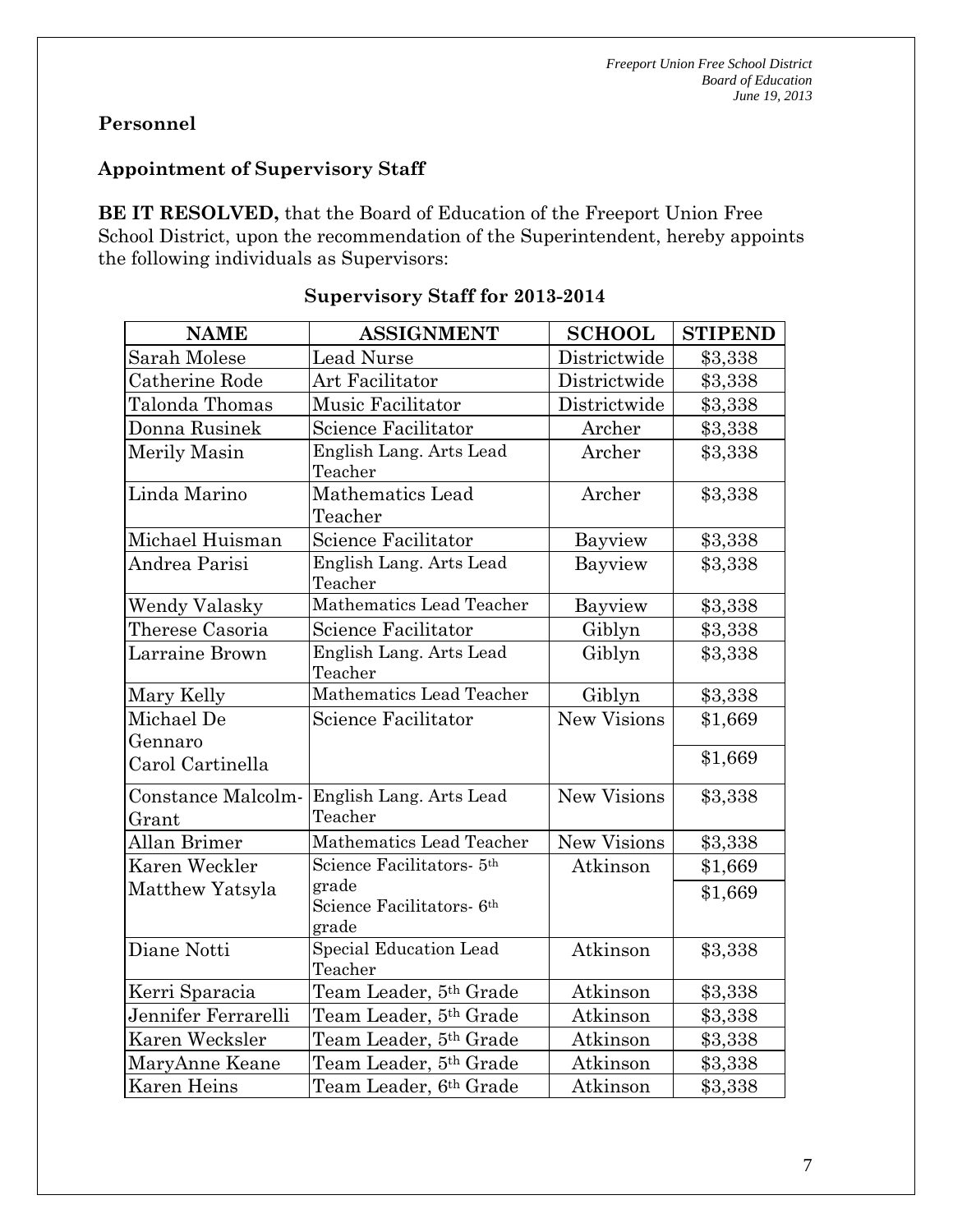| Jeanne Sanders            | Team Leader, 6th Grade                     | Atkinson   | \$3,338 |
|---------------------------|--------------------------------------------|------------|---------|
| Donna Librizzi            | Team Leader, 6th Grade                     | Atkinson   | \$3,338 |
| Thesla Bongiorno          | Team Leader, 6th Grade                     | Atkinson   | \$3,338 |
| Michael Filaski           | 7th Gr. Team Leader                        | Dodd       | \$3,338 |
| Antony Aniano             | 7 <sup>th</sup> Gr. Team Leader            | Dodd       | \$3,338 |
| <b>Shelly Scully</b>      | 7th Gr. Team Leader                        | Dodd       | \$3,338 |
| Judith Summers            | 7 <sup>th</sup> Gr. Team Leader            | Dodd       | \$3,338 |
| Carol Byrne               | Mathematics Lead Teacher                   | Dodd       | \$1,669 |
| Annette Jones             |                                            |            | \$1,669 |
| <b>Shelly Scully</b>      | Social Studies Lead Teacher                | Dodd       | \$3,338 |
| Thomas Doyle              | Science Lead Teacher                       | Dodd       | \$3,338 |
| Lori Cohen                | <b>English Lead Teacher</b>                | Dodd       | \$3,338 |
| <b>Bridget Zamot-Bing</b> | World Languages<br>Department Lead Teacher | Dodd       | \$3,338 |
| Nancy Berg                | Special Education Lead<br>Teacher          | Dodd       | \$3,338 |
| James Wandzilak           | Technology & FACS Lead<br>Teacher          | Dodd       | \$3,338 |
| Andrea Kane               | English Department Chair                   | <b>FHS</b> | \$5,393 |
| Peggy Parigoris           | Science Department Chair                   | <b>FHS</b> | \$5,393 |
| Patricia Duffy            | Special Ed. Department<br>Chair            | <b>FHS</b> | \$5,393 |
| Jacqueline Matos          | Mathematics Department<br>Chair            | <b>FHS</b> | \$5,393 |
| Linda Hendrickson         | Social Studies Department<br>Chair         | <b>FHS</b> | \$5,393 |
| Emma Perdomo              | Guidance Department Chair                  | <b>FHS</b> | \$5,393 |
| Gleni Peña                | World Languages<br>Department Chair        | <b>FHS</b> | \$5,393 |
| Richard Johnson           | Technology/Business Lead<br>Teacher        | <b>FHS</b> | \$3,338 |
| <b>Betsy Funch</b>        | Student Org. Controller                    | <b>FHS</b> | \$5,393 |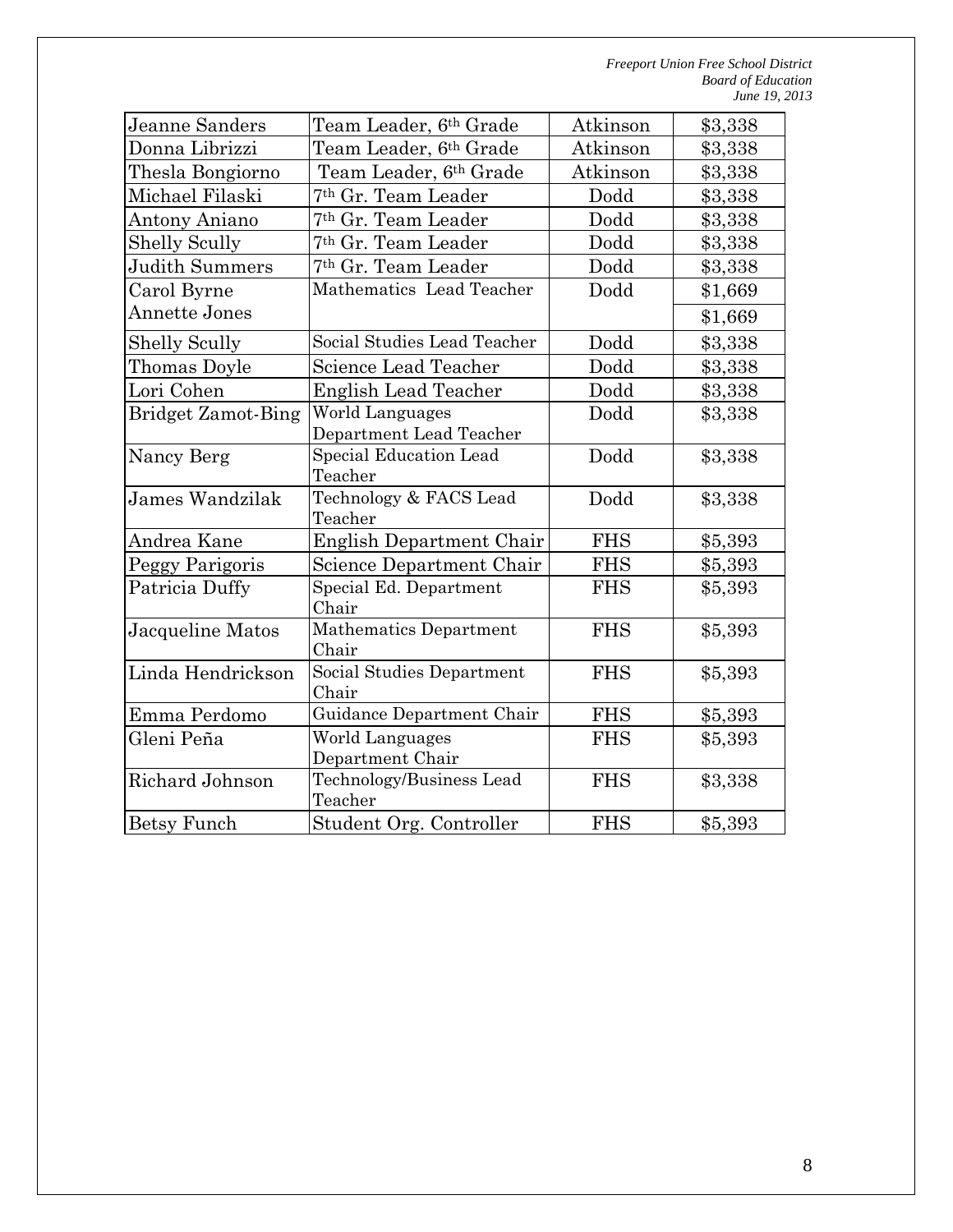#### **CSE/CPSE Minutes**

**BE IT RESOLVED,** that the Board of Education of the Freeport Union Free School District hereby accepts the minutes of the meetings of the Committee on Special Education and the Committee on Preschool Special Education for the following dates:

March 22. 2013

April 5, 8, 10, 12, 15, 16, 17, 18, 19, 26, 29, 30, 2013

May 2, 6, 9, 10, 15, 16, 17, 22, 23, 24, 29, 2013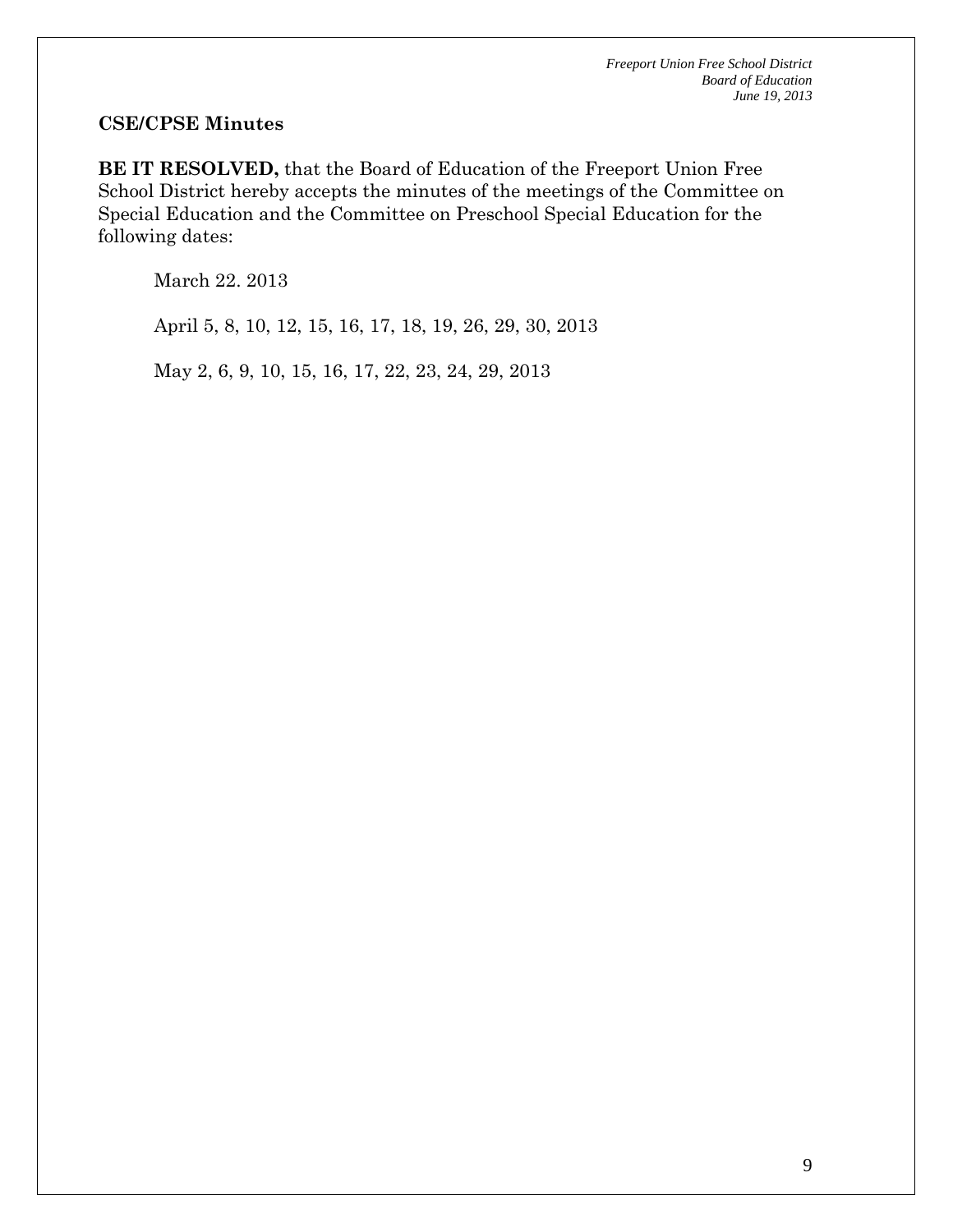**Finance** 

### **Acceptance of Donations**

**BE IT RESOLVED**, that the Board of Education of the Freeport Union Free School District hereby accepts with heartfelt gratitude the donation of \$1,694 from the Arts Angels of North Shore Schools, to be used by the Music Department to assist with the recovery, in the aftermath of super storm Sandy.

**BE IT ALSO RESOLVED**, that the Board of Education of the Freeport Union Free School District hereby accepts with deep gratitude a donation of \$500 from the Uniondale High School Music Tri-M Department to aid in the loss to the Freeport Music Department from super storm Sandy.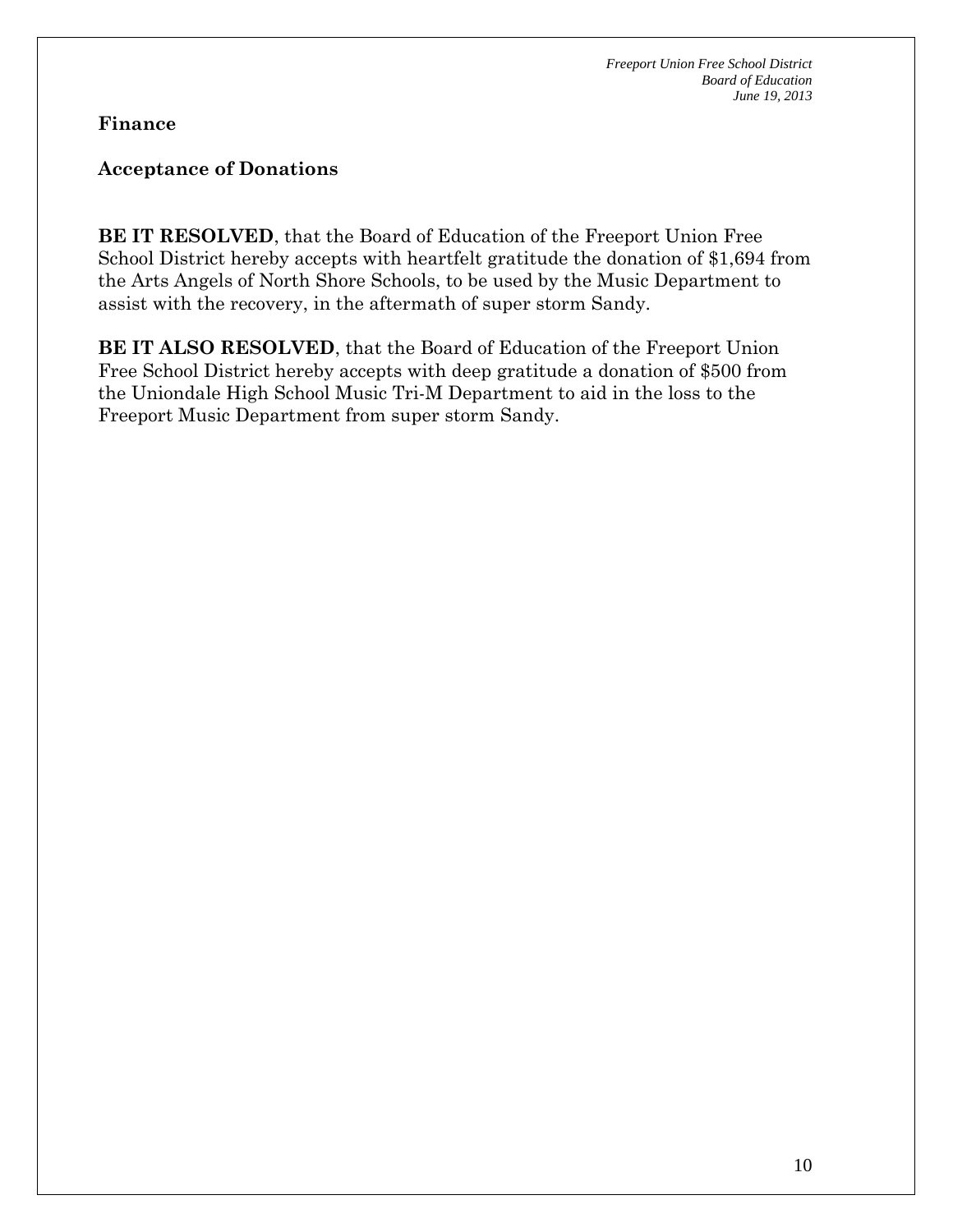**Finance** 

# **Budget Transfer – General Fund – June, 2013**

**BE IT RESOLVED,** that the Board of Education of the Freeport Union Free School District hereby approves the attached Budget Transfer within the General Fund for June, 2013.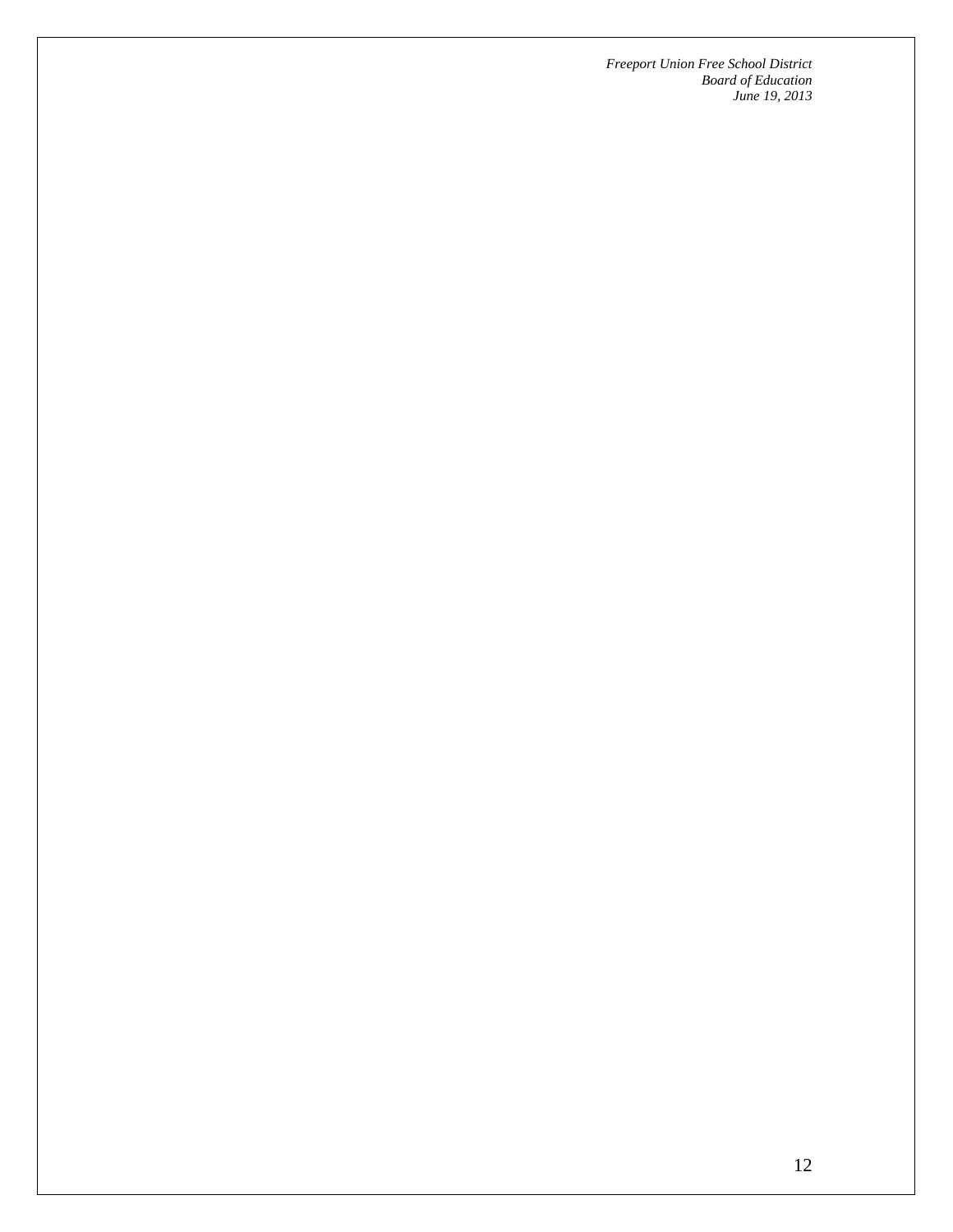**Finance** 

**Disposal of Computer Equipment** 

**BE IT RESOLVED,** that the Board of Education of the Freeport Union Free School District hereby authorizes that the computer equipment on the attached list be declared obsolete and recycled by Green Chip Recycling, at no cost to the district.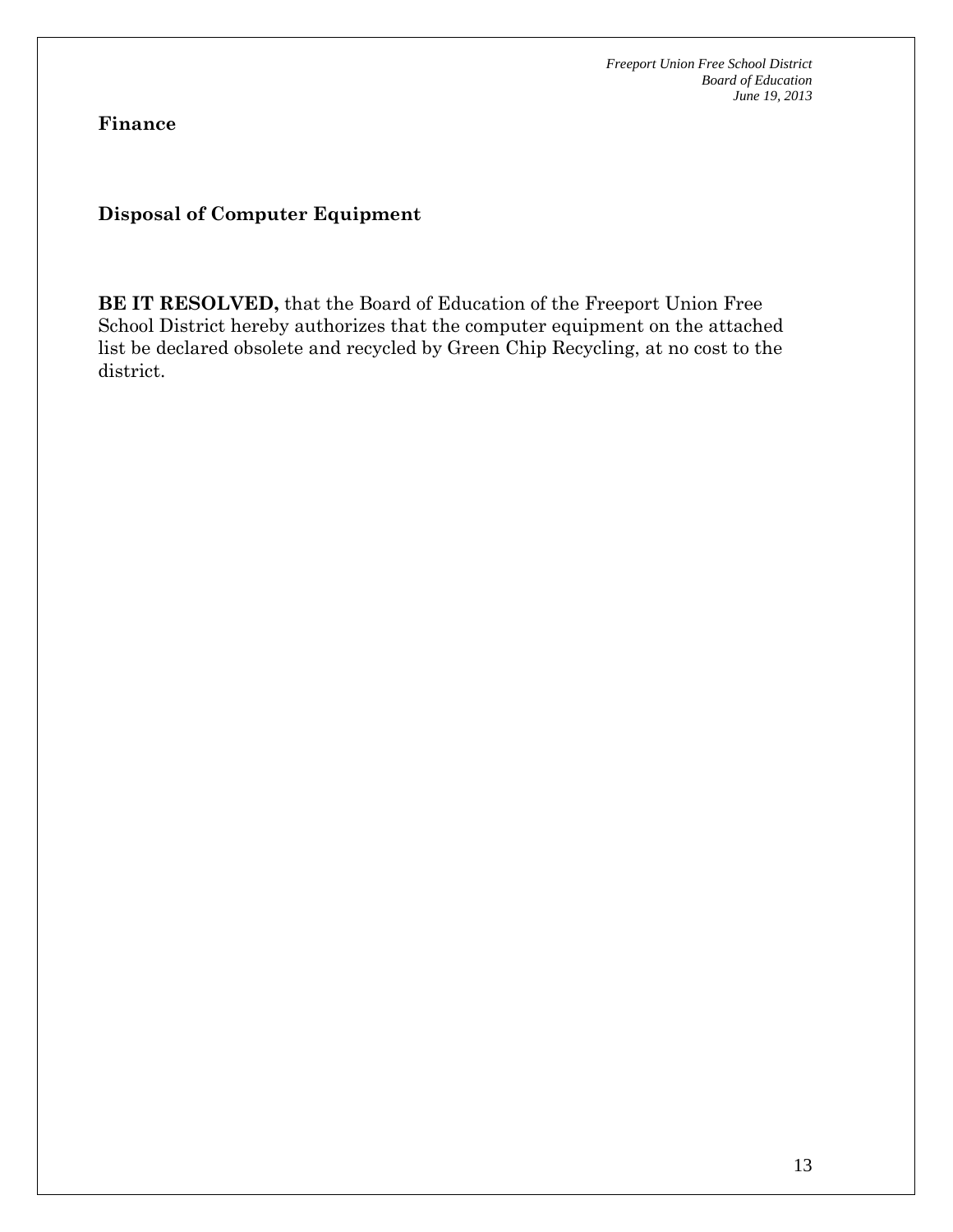#### **Finance**

#### **Acceptance of a Scholarship**

**BE IT RESOLVED**, that the Board of Education of the Freeport Union Free School District hereby accepts the scholarship to be known as "The Superintendent's Scholarship-In Memory of Venkat Ratnam Kuncham." This scholarship will be in the amount of \$1,000 and will be given to a graduating senior who exemplifies scholarship, leadership, and citizenship. The student should be someone who demonstrates academic excellence; has held a leadership position in extracurricular activities or student government; has shown a commitment to community service; and possesses qualities of character, compassion, integrity, sportsmanship, optimism and ambition; and plans to pursue his/her education in the field of Business, Science, Engineering or Social Sciences at an accredited college, university or military academy. This scholarship is made possible and is funded by Dr. Kishore Kuncham, Superintendent of Freeport Schools.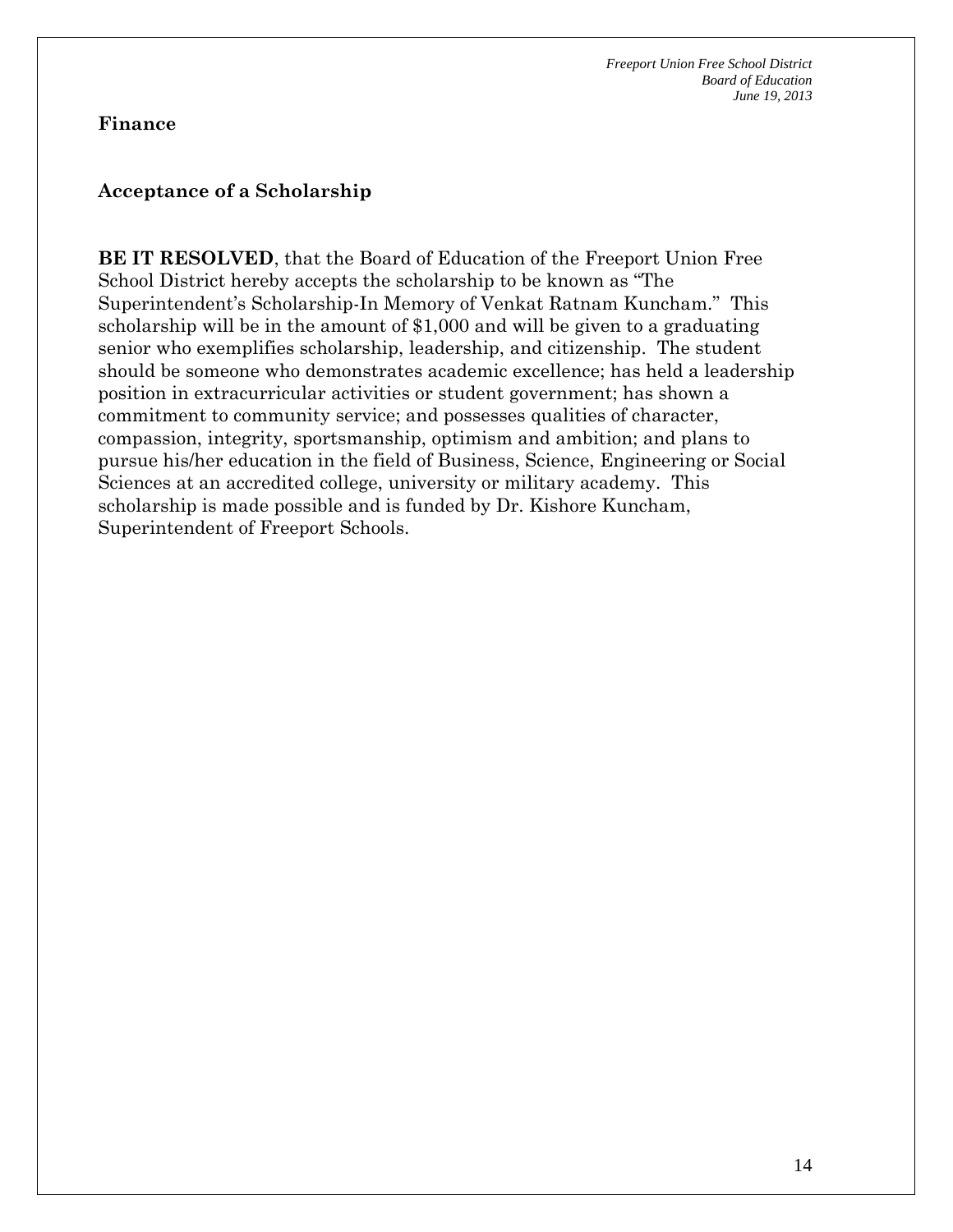**Finance** 

# **Acceptance of the Internal Audit Report**

**BE IT RESOLVED,** that the Board of Education of the Freeport Union Free School District hereby accepts the Internal Audit Reports.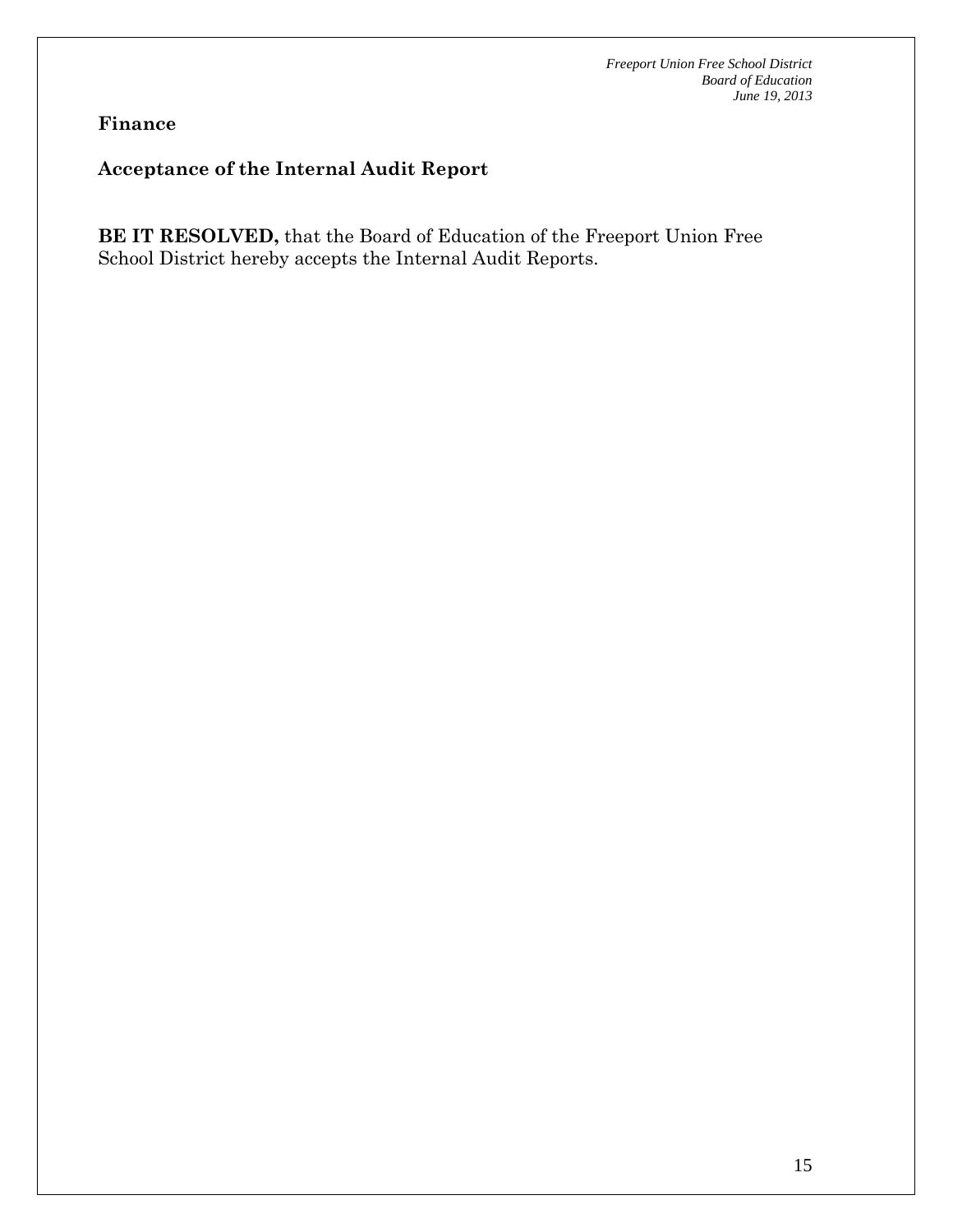**Finance** 

# **Transfer of Funds to Reserves**

# **Capital Reserve Fund (Facilities Improvement Program)**

**BE IT RESOLVED**, that the Board of Education of the Freeport Union Free School District hereby authorizes the transfer up to \$1,500,000 to the Capital Reserve Fund from the District's existing fund balance to finance Capital Reserve Fund (Facilities Improvement Program) – Freeport Public Schools, for the purpose of building renovations.

#### **Retirement Contribution Reserve**

**BE IT RESOLVED,** that the Board of Education of the Freeport Union Free School District hereby authorizes the transfer up to \$1,000,000 to the Retirement Contribution Reserve from the District's existing fund balance to finance retirement contributions to the New York State and Local Employees' Retirement System.

#### **Worker's Compensation Reserve**

**BE IT RESOLVED,** that the Board of Education of the Freeport Union Free School District hereby authorizes the transfer up to \$1,000,000 to the Worker's Compensation Reserve from the District's existing fund balance to finance worker's compensation claims to employees.

### **Unemployment Reserve**

**BE IT RESOLVED,** that the Board of Education of the Freeport Union Free School District hereby authorizes the transfer up to \$200,000 to the Unemployment Reserve from the District's existing fund balance to finance unemployment claims to employees.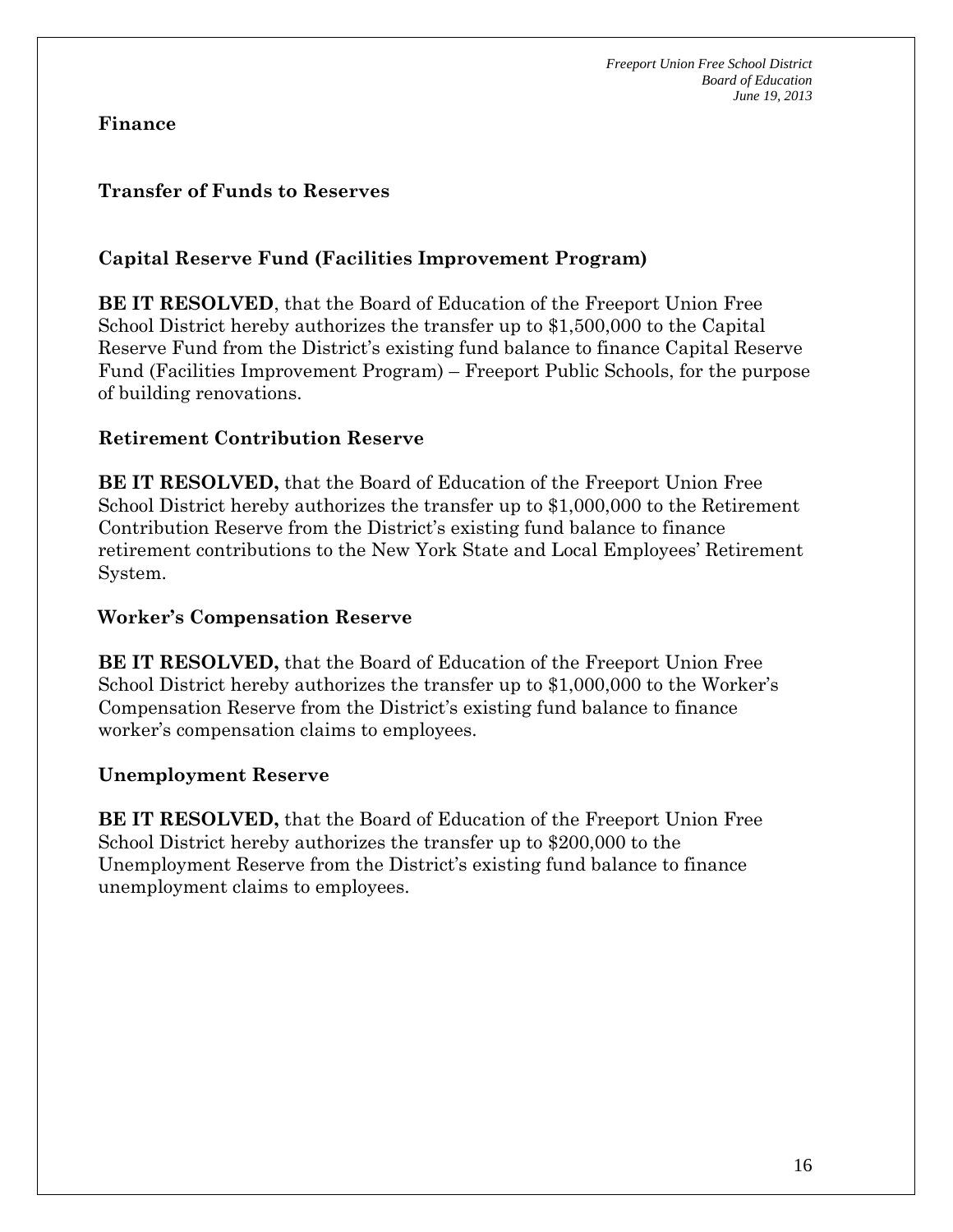### **Finance**

#### **Acceptance of a Consent and Assignment Agreement**

**BE IT RESOLVED,** that the Board of Education of the Freeport Union Free School District hereby approves the Consent and Assignment Agreement between the Board of Education of the Freeport Union Free School District, SMC Construction Corp. and the Westchester Fire Insurance Company in accordance with the terms and conditions of the Consent and Assignment Agreement; and

**BE IT FURTHER RESOLVED**, that the Board of Education hereby authorizes the Board President to execute the necessary documents to effectuate said Consent and Assignment Agreement.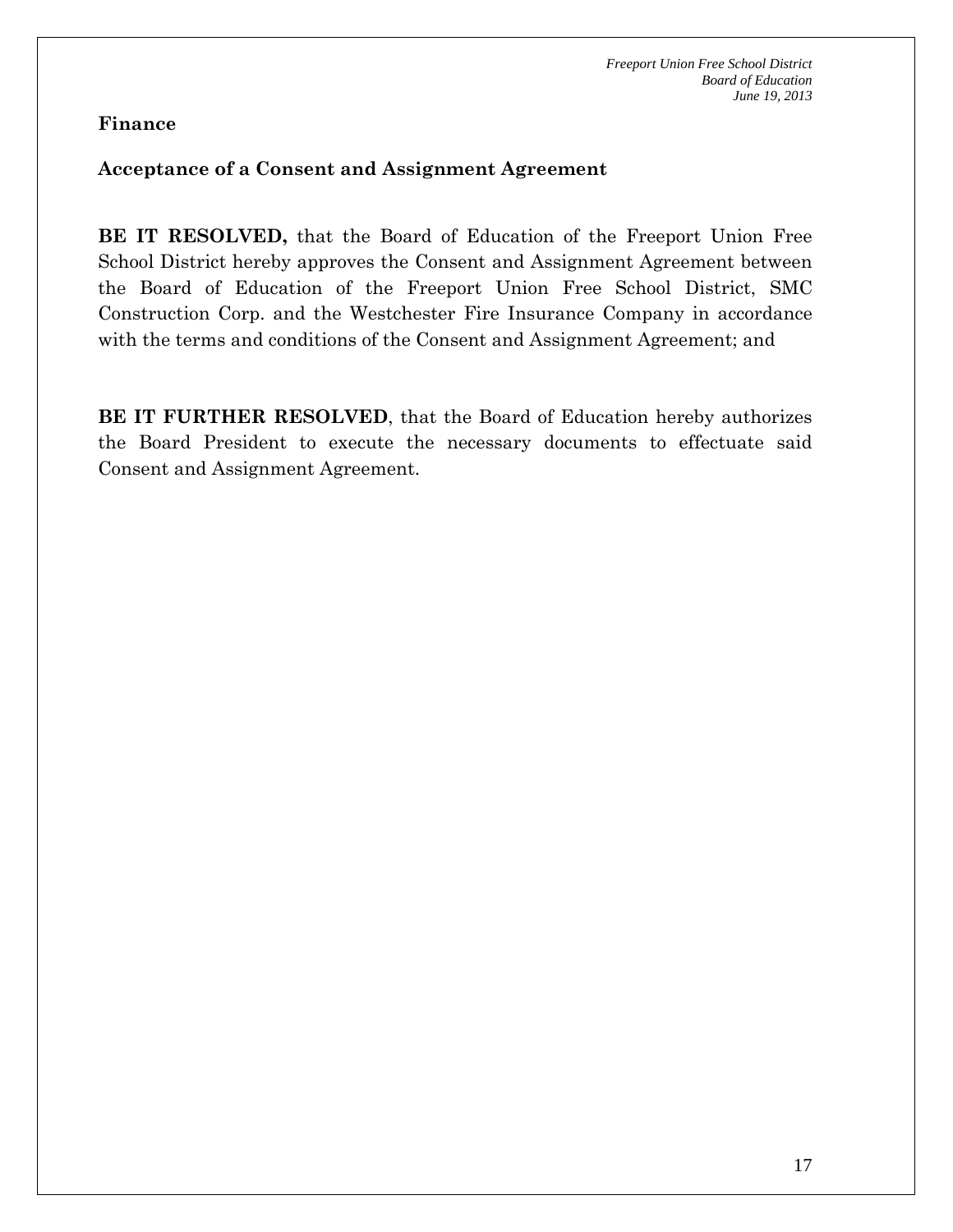### **Finance**

# **Authorization to Sign an Agreement for Administrative, Instructional and Other Technology Upgrades**

**WHEREAS** the use of the Equipment and the Freeport Union Free School District's participation in the Learning Technology Project Planning and Financial Management Services project are essential to the District's proper, efficient and economic operation of its education program to be supported by the Equipment, and is necessary to maintain the District's educational program and;

**WHEREAS** the expenses arising under this Agreement constitute ordinary contingent expenses necessary for providing educational services, and the transaction is in the best financial interests of the Freeport Union Free School District because it enables the District to utilize the equipment in a cost effective and economic manner, therefore;

**BE IT RESOLVED**, that the Board of Education of the Freeport Union Free School District hereby authorizes the Board President or the Superintendent or his designee to sign all agreements with Nassau BOCES with regard to Administrative, Instructional and other technology upgrades.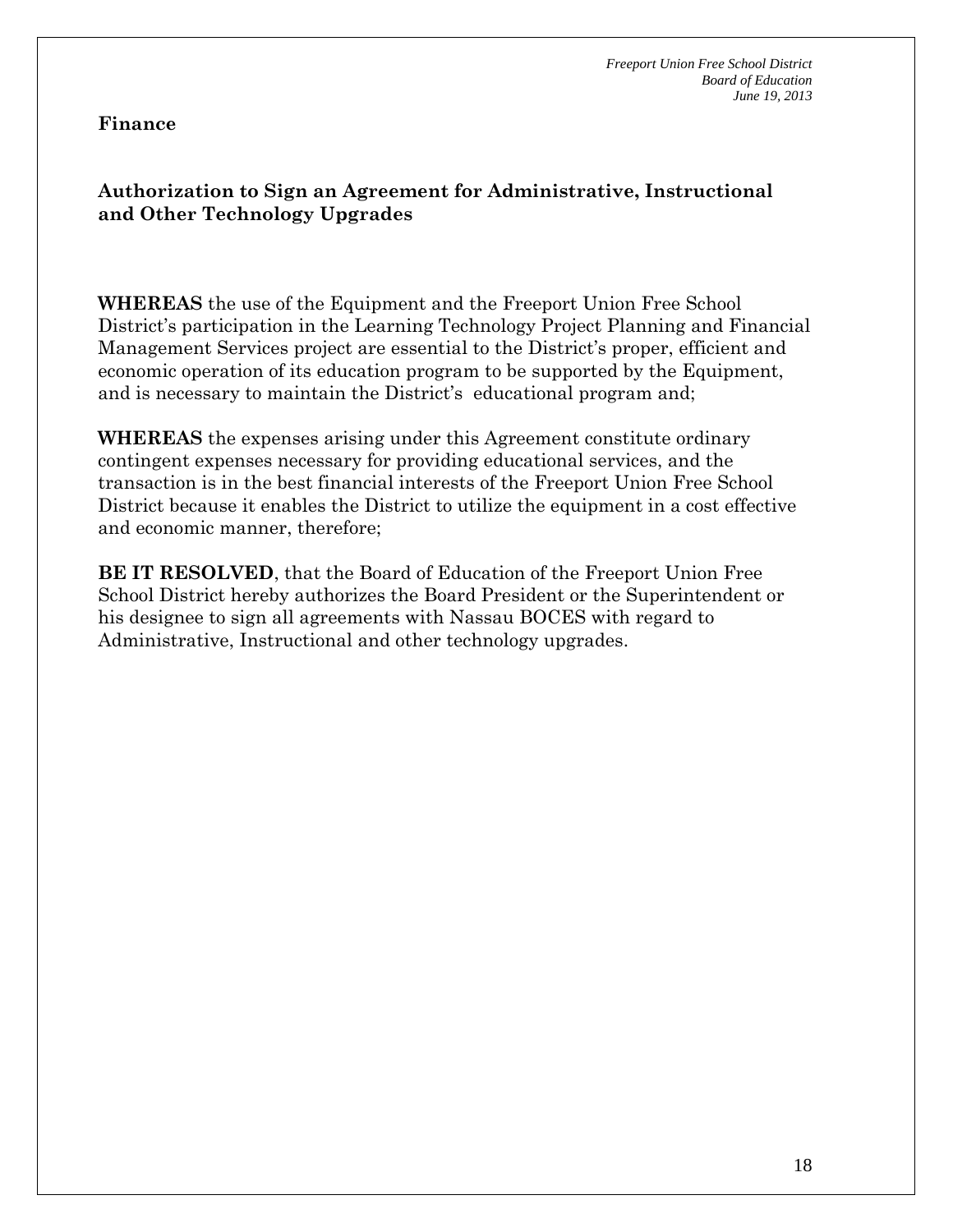Education

# **Nomination for the NYSSBA Area 11 Director**

**BE IT RESOLVED**, that the Board of Education of the Freeport Union Free School District hereby nominates Susan Bergtraum as Area 11 Director of the New York State School Boards Association.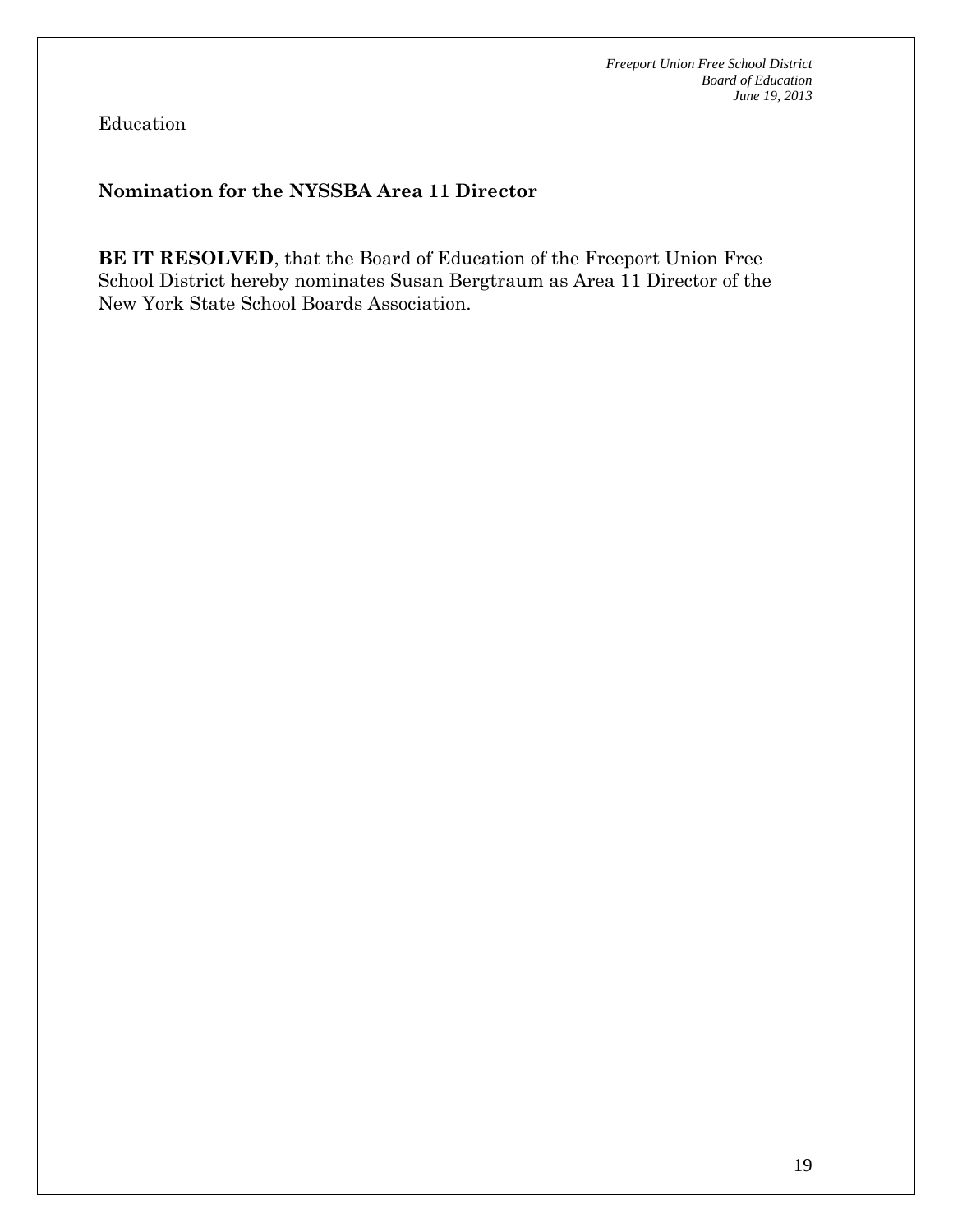**Education** 

# **Acceptance of the First Reading of the Revised Code of Conduct**

**BE IT RESOLVED,** that the Board of Education of the Freeport Union Free School District hereby accepts as a first reading, the revised Code of Conduct for 2013-2014 School Year.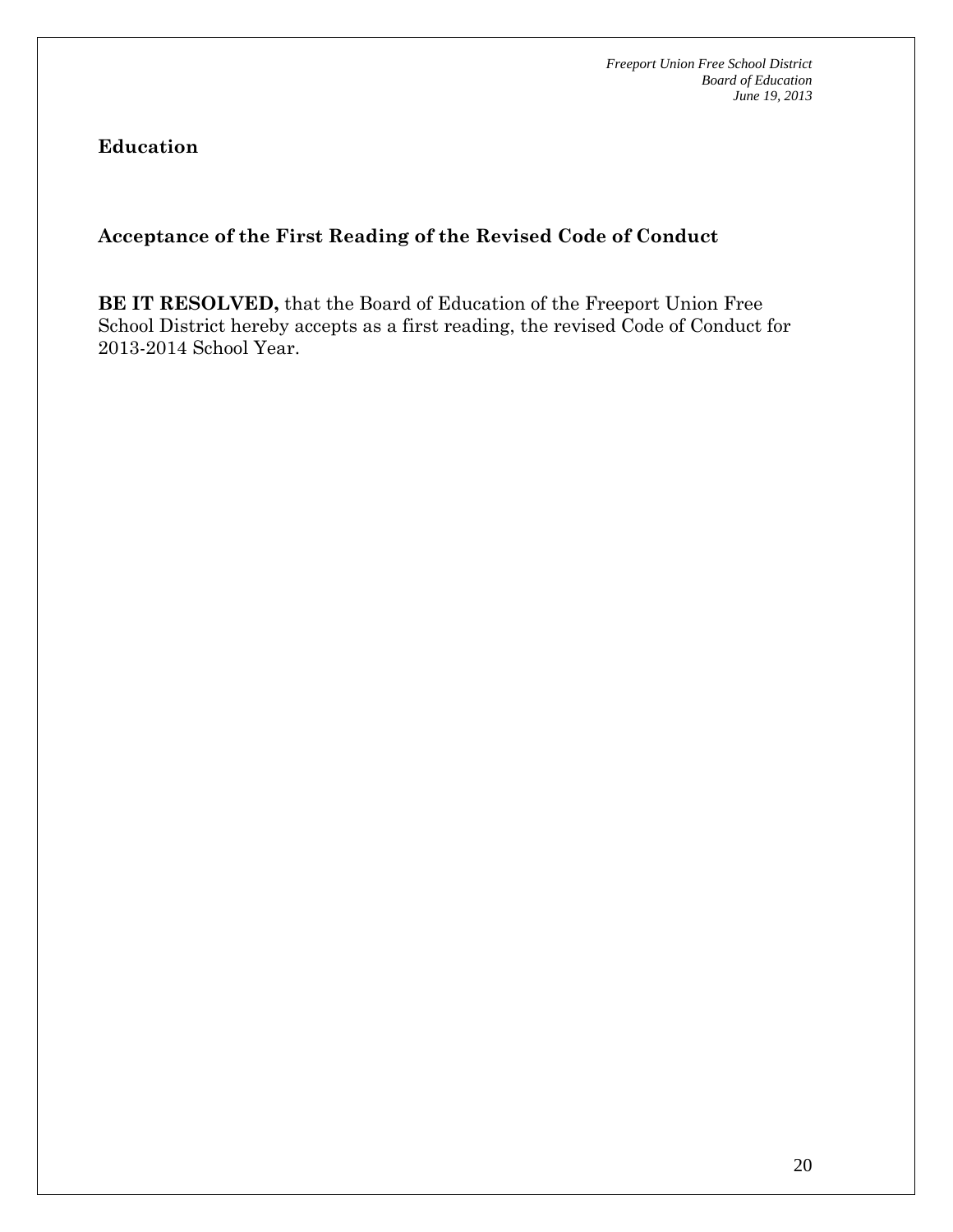# **Personnel**

### **Retirement of Staff**

**BE IT RESOLVED,** that the Board of Education of the Freeport Union Free School District hereby accepts the letter of resignation for the purpose of retirement from the following staff member as listed:

**Lucretia Valerie-Randazzo**, part-time Teaching Assistant, effective July 1, 2013, after serving the children of Freeport for more than 11 years.

**Vito DiSpigno**, Security Aide, effective June 30, 2013, after serving the children of Freeport for more than 12 years.

**Martha Calidonio**, Assistant Cook, effective June 22, 2013, after serving the children of Freeport for more than 27 years.

**Catherine Donohue**, Clerk Typist (10 Month), effective July 1, 2013, after serving the children of Freeport for more than 14 years.

**Patricia Belfi**, Elementary Teacher/Teacher on Special Assignment, effective August 21, 2013, after serving the children of Freeport for more than 23 years.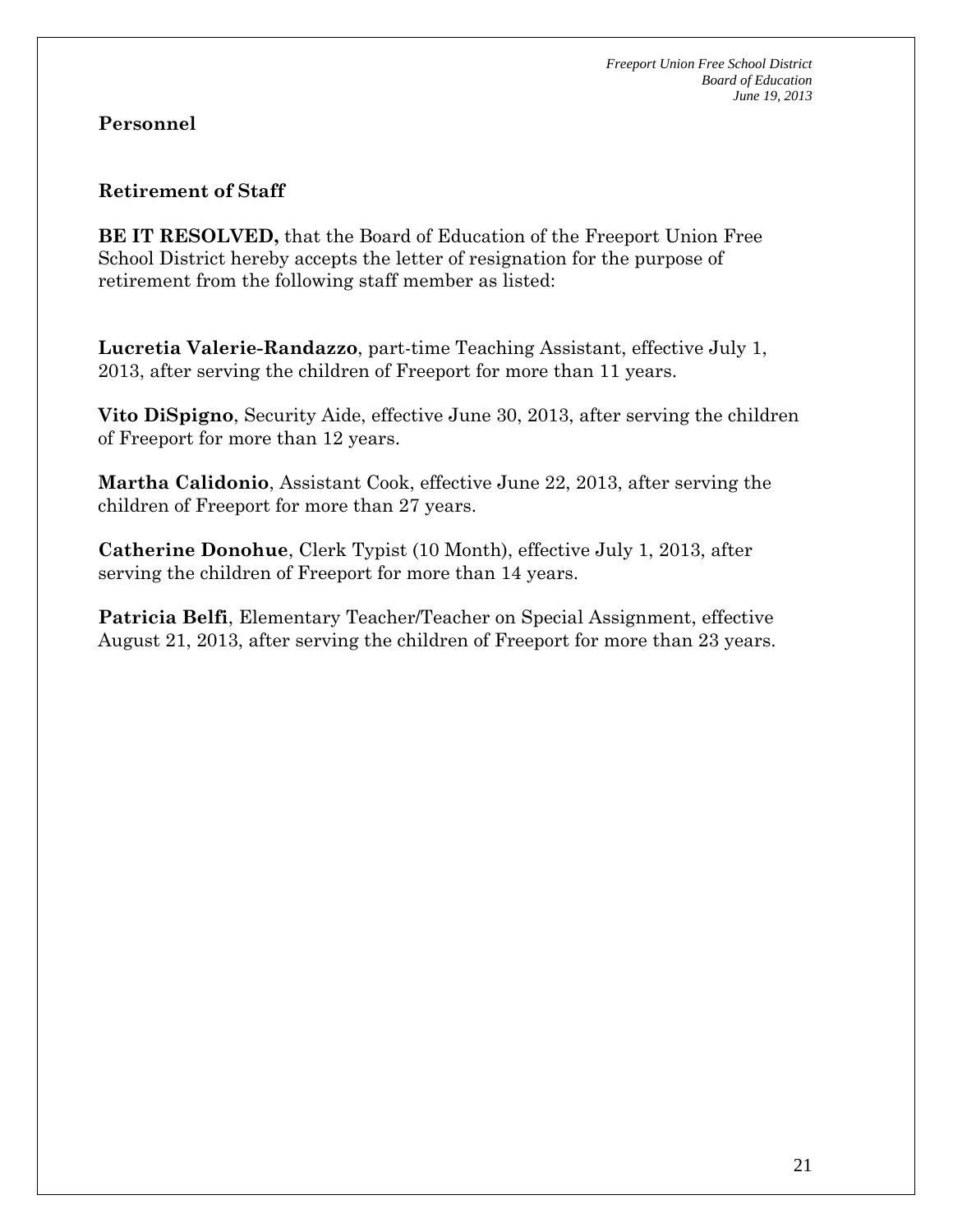# **Personnel**

# **Granting of Tenure**

**BE IT RESOLVED,** that the Board of Education of the Freeport Union Free School District hereby grants tenure status to the following individual(s):

| <b>NAME</b>           | <b>SCHOOL</b> | <b>TENURE AREA</b>       | <b>TENURE DATE</b> |
|-----------------------|---------------|--------------------------|--------------------|
|                       |               | Teacher(s)               |                    |
| Martha Bermeo         | Bayview       | Elementary               | September 1,2013   |
| Dolores Miller        | Atkinson      | Elementary               | September 1, 2013  |
| John Duggan           | <b>FHS</b>    | Social Studies           | September 1, 2013  |
| Lisa Zabala           | Bayview       | <b>Special Education</b> | September 1, 2013  |
| Shannon<br>Abramovitz | Giblyn        | Music                    | September 1, 2013  |
| Juliette Mason        | Giblyn        | Art                      | September 1, 2013  |
| Sean Caldwell         | Atkinson      | <b>Special Education</b> | September 1, 2013  |
| Amanda Mizel          | Dodd          | Speech                   | September 1, 2013  |
| Ilona Fiola           | NV            | School Psychologist      | September 1, 2013  |
| William Behrens       | Dodd          | Science                  | September 1, 2013  |
| Samantha Tasso        | Atkinson      | Reading                  | September 1, 2013  |
| Karen Cole-Onaifo     | <b>FHS</b>    | Science                  | September 1, 2013  |
| Christopher Farrell   | Bayview       | <b>Special Education</b> | September 1, 2013  |
| Angela Woodside       | <b>FHS</b>    | English                  | September 1, 2013  |
| Hallie Sherman        | Atkinson      | Speech                   | September 1, 2013  |
| Danielle Polo         | Atkinson      | Reading                  | September 24, 2013 |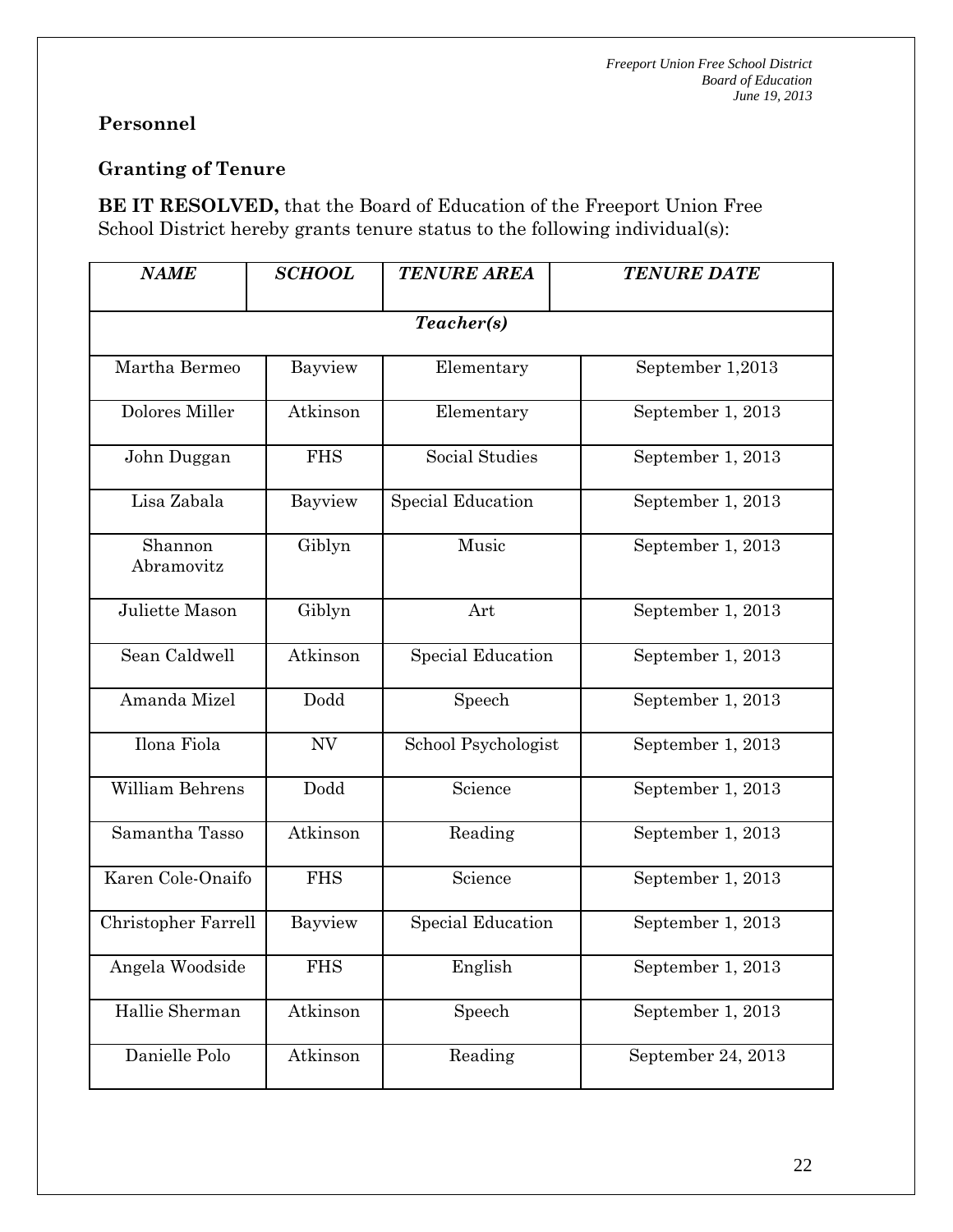# *Teaching Assistant(s)*

| <b>NAME</b>      | <b>SCHOOL</b> | <b>TENURE AREA</b>        | <b>TENURE DATE</b> |
|------------------|---------------|---------------------------|--------------------|
| Diane Anhouse    | Dodd          | <b>Teaching Assistant</b> | September 1, 2013  |
| Kaitlin Haggerty | Archer        | <b>Teaching Assistant</b> | September 1, 2013  |
| Florence Feldman | Archer        | <b>Teaching Assistant</b> | September 1, 2013  |
| Diana Eilam      | Dodd          | <b>Teaching Assistant</b> | September 27, 2013 |